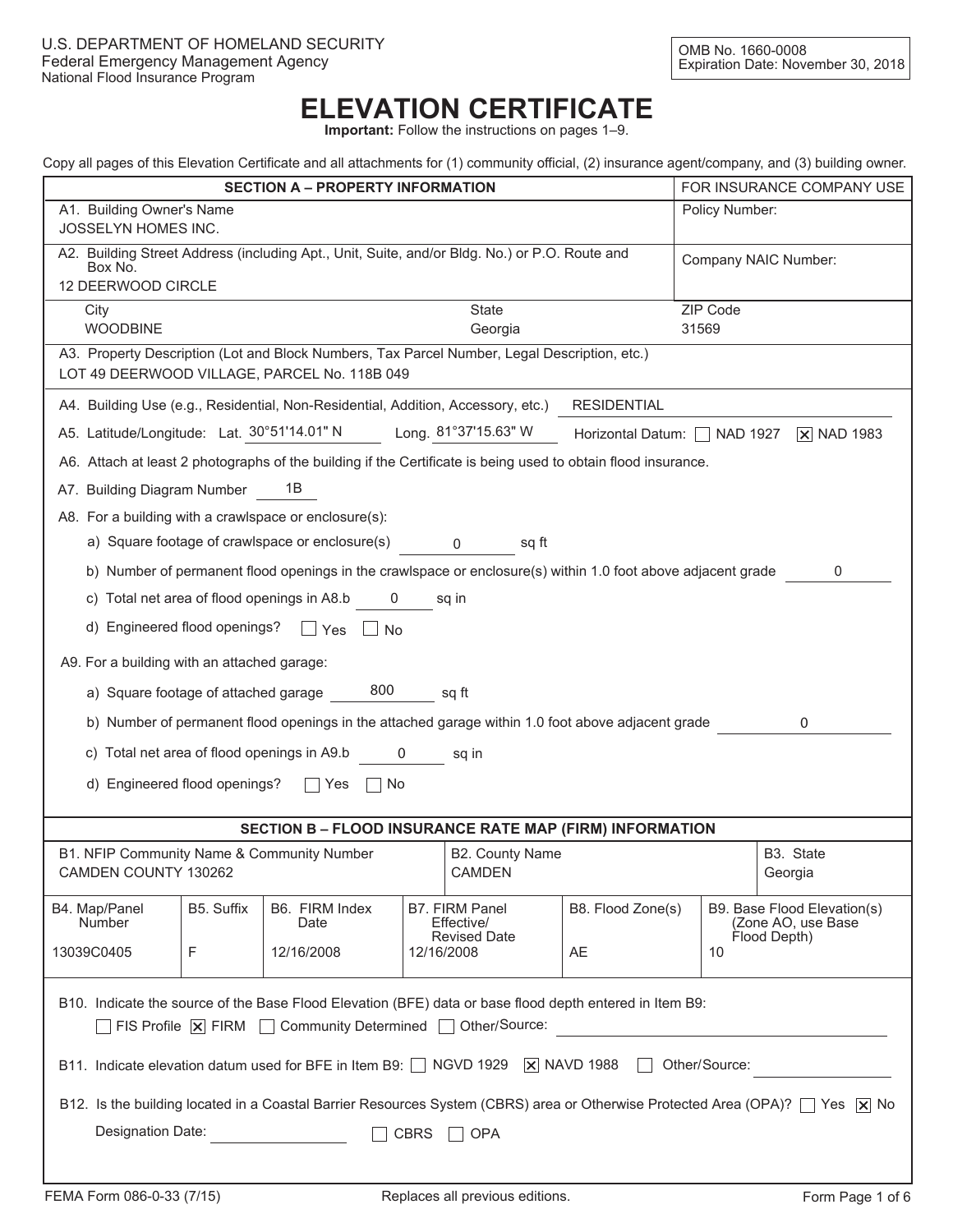| <b>ELEVATION CERTIFICATE</b>                                                                                                                                                                                                                                                                                                                                                                                                                                                                                                                                                                                                                                                                                                                                                                                                                                                                                                                                                                                                                                                                                                                                                                   | OMB No. 1660-0008<br>Expiration Date: November 30, 2018                                                                                     |                                                                                                                                                                                                                                                                                                              |                               |  |
|------------------------------------------------------------------------------------------------------------------------------------------------------------------------------------------------------------------------------------------------------------------------------------------------------------------------------------------------------------------------------------------------------------------------------------------------------------------------------------------------------------------------------------------------------------------------------------------------------------------------------------------------------------------------------------------------------------------------------------------------------------------------------------------------------------------------------------------------------------------------------------------------------------------------------------------------------------------------------------------------------------------------------------------------------------------------------------------------------------------------------------------------------------------------------------------------|---------------------------------------------------------------------------------------------------------------------------------------------|--------------------------------------------------------------------------------------------------------------------------------------------------------------------------------------------------------------------------------------------------------------------------------------------------------------|-------------------------------|--|
| IMPORTANT: In these spaces, copy the corresponding information from Section A.                                                                                                                                                                                                                                                                                                                                                                                                                                                                                                                                                                                                                                                                                                                                                                                                                                                                                                                                                                                                                                                                                                                 | FOR INSURANCE COMPANY USE                                                                                                                   |                                                                                                                                                                                                                                                                                                              |                               |  |
| Building Street Address (including Apt., Unit, Suite, and/or Bldg. No.) or P.O. Route and Box No.<br>12 DEERWOOD CIRCLE                                                                                                                                                                                                                                                                                                                                                                                                                                                                                                                                                                                                                                                                                                                                                                                                                                                                                                                                                                                                                                                                        |                                                                                                                                             |                                                                                                                                                                                                                                                                                                              | Policy Number:                |  |
| City<br><b>WOODBINE</b>                                                                                                                                                                                                                                                                                                                                                                                                                                                                                                                                                                                                                                                                                                                                                                                                                                                                                                                                                                                                                                                                                                                                                                        | State<br>Georgia                                                                                                                            | ZIP Code<br>31569                                                                                                                                                                                                                                                                                            | Company NAIC Number           |  |
|                                                                                                                                                                                                                                                                                                                                                                                                                                                                                                                                                                                                                                                                                                                                                                                                                                                                                                                                                                                                                                                                                                                                                                                                | <b>SECTION C - BUILDING ELEVATION INFORMATION (SURVEY REQUIRED)</b>                                                                         |                                                                                                                                                                                                                                                                                                              |                               |  |
| Construction Drawings*<br>C1. Building elevations are based on:<br>*A new Elevation Certificate will be required when construction of the building is complete.<br>C2. Elevations - Zones A1-A30, AE, AH, A (with BFE), VE, V1-V30, V (with BFE), AR, AR/A, AR/AE, AR/A1-A30, AR/AH, AR/AO.<br>Complete Items C2.a-h below according to the building diagram specified in Item A7. In Puerto Rico only, enter meters.<br>Benchmark Utilized: NETWORK GPS: E-GPS<br>Indicate elevation datum used for the elevations in items a) through h) below.<br>NGVD 1929 $\overline{X}$ NAVD 1988 $\Box$<br>Datum used for building elevations must be the same as that used for the BFE.<br>a) Top of bottom floor (including basement, crawlspace, or enclosure floor) $\frac{12}{4}$ .<br>b) Top of the next higher floor<br>c) Bottom of the lowest horizontal structural member (V Zones only)<br>d) Attached garage (top of slab)<br>e) Lowest elevation of machinery or equipment servicing the building<br>(Describe type of equipment and location in Comments)<br>f) Lowest adjacent (finished) grade next to building (LAG)<br>Highest adjacent (finished) grade next to building (HAG)<br>q) | Building Under Construction*<br>Vertical Datum: NAVD 88<br>$N/A$ .<br>$N/A$ .<br>11, 9<br>12, 4<br>$\frac{11}{2}$ . 7<br>$\frac{12}{2}$ . 2 | $ \overline{x} $ Finished Construction<br>Check the measurement used.<br>$ \mathsf{x} $ feet<br>meters<br>$ \mathsf{x} $ feet<br>meters<br>$ \mathsf{x} $ feet<br>meters<br>$ \mathsf{x} $ feet<br>meters<br>$ \mathsf{x} $ feet<br>meters<br>$ \mathsf{x} $ feet<br>meters<br>$ \mathsf{x} $ feet<br>meters |                               |  |
| h) Lowest adjacent grade at lowest elevation of deck or stairs, including<br>structural support                                                                                                                                                                                                                                                                                                                                                                                                                                                                                                                                                                                                                                                                                                                                                                                                                                                                                                                                                                                                                                                                                                |                                                                                                                                             | N/A                                                                                                                                                                                                                                                                                                          | $ \mathsf{x} $ feet<br>meters |  |
|                                                                                                                                                                                                                                                                                                                                                                                                                                                                                                                                                                                                                                                                                                                                                                                                                                                                                                                                                                                                                                                                                                                                                                                                | SECTION D - SURVEYOR, ENGINEER, OR ARCHITECT CERTIFICATION                                                                                  |                                                                                                                                                                                                                                                                                                              |                               |  |
| This certification is to be signed and sealed by a land surveyor, engineer, or architect authorized by law to certify elevation information.<br>I certify that the information on this Certificate represents my best efforts to interpret the data available. I understand that any false<br>statement may be punishable by fine or imprisonment under 18 U.S. Code, Section 1001.<br>Were latitude and longitude in Section A provided by a licensed land surveyor? $\mathbb{X}$ Yes $\Box$ No                                                                                                                                                                                                                                                                                                                                                                                                                                                                                                                                                                                                                                                                                               |                                                                                                                                             |                                                                                                                                                                                                                                                                                                              | Check here if attachments.    |  |
| Certifier's Name<br>Matthew M. Jordan<br><b>Title</b><br>Project Manager                                                                                                                                                                                                                                                                                                                                                                                                                                                                                                                                                                                                                                                                                                                                                                                                                                                                                                                                                                                                                                                                                                                       | License Number<br>3011                                                                                                                      |                                                                                                                                                                                                                                                                                                              |                               |  |
| Company Name<br><b>Cumberland Land Surveyors</b><br>Address<br>300 Camden Avenue (P.O. Box 231)                                                                                                                                                                                                                                                                                                                                                                                                                                                                                                                                                                                                                                                                                                                                                                                                                                                                                                                                                                                                                                                                                                |                                                                                                                                             |                                                                                                                                                                                                                                                                                                              | No. 3011                      |  |
| City<br>Woodbine                                                                                                                                                                                                                                                                                                                                                                                                                                                                                                                                                                                                                                                                                                                                                                                                                                                                                                                                                                                                                                                                                                                                                                               | State<br>Georgia                                                                                                                            | ZIP Code<br>31548                                                                                                                                                                                                                                                                                            |                               |  |
| Signature<br>Digitally signed by Matthew M. Jordan<br>Matthew M. Jordan<br>Date: 2017.12.12 09:29:47 -05'00'                                                                                                                                                                                                                                                                                                                                                                                                                                                                                                                                                                                                                                                                                                                                                                                                                                                                                                                                                                                                                                                                                   | Date<br>12/11/2017                                                                                                                          | Telephone<br>(912) 576-8854                                                                                                                                                                                                                                                                                  |                               |  |
| Copy all pages of this Elevation Certificate and all attachments for (1) community official, (2) insurance agent/company, and (3) building owner.                                                                                                                                                                                                                                                                                                                                                                                                                                                                                                                                                                                                                                                                                                                                                                                                                                                                                                                                                                                                                                              |                                                                                                                                             |                                                                                                                                                                                                                                                                                                              |                               |  |
| Comments (including type of equipment and location, per C2(e), if applicable)<br>The air conditioner is the lowest machinery/equipment servicing the building and is located on the left side. Latitude and longitude<br>coordinates were derived using GPS methods.                                                                                                                                                                                                                                                                                                                                                                                                                                                                                                                                                                                                                                                                                                                                                                                                                                                                                                                           |                                                                                                                                             |                                                                                                                                                                                                                                                                                                              |                               |  |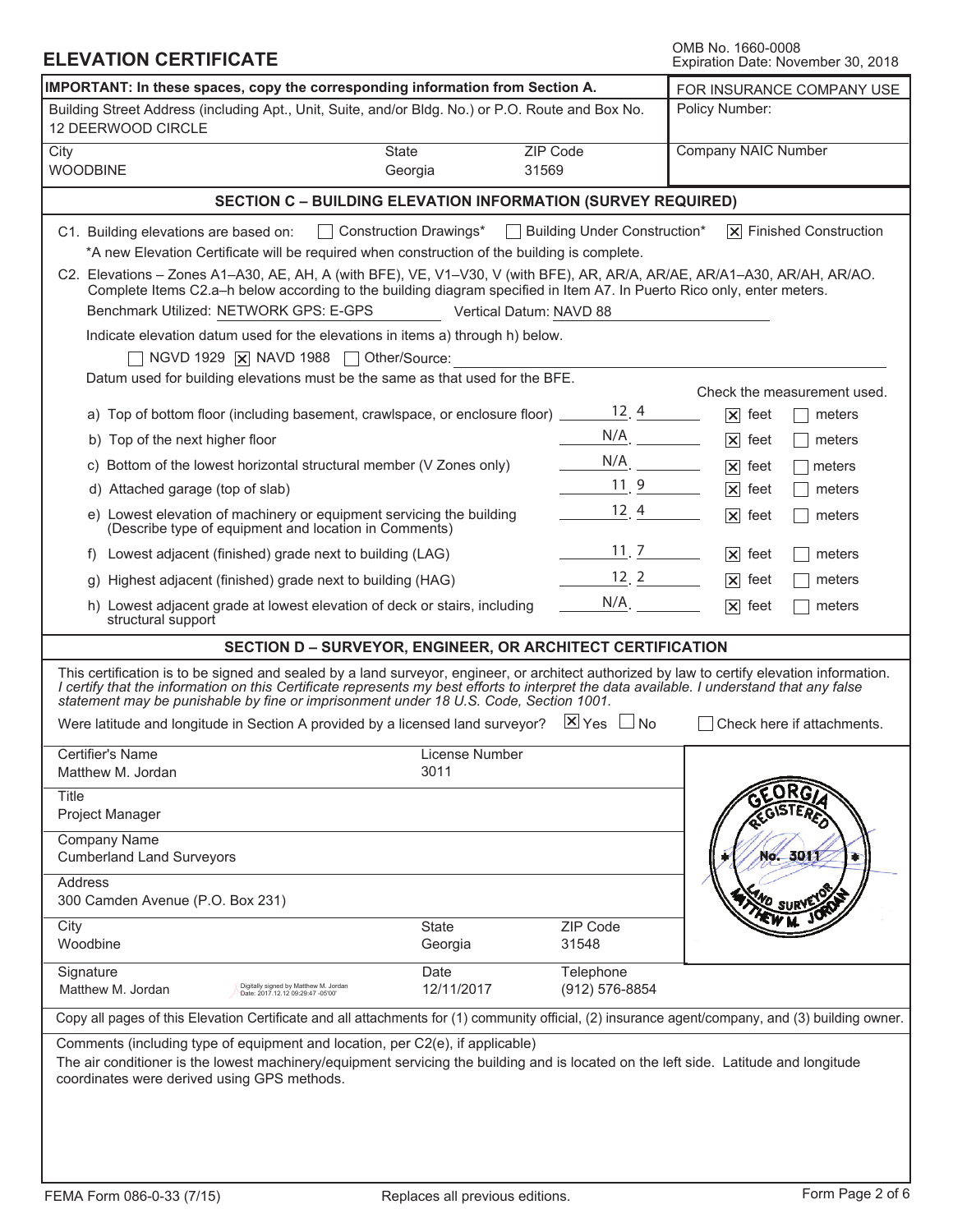| OMB No. 1660-0008 |                                    |  |
|-------------------|------------------------------------|--|
|                   | Expiration Date: November 30, 2018 |  |

| <b>ELEVATION CERTIFICATE</b>                                                                                                                                                                                                                                                      |                         |                                                                                                                 | UMB NO. 1000-0008<br>Expiration Date: November 30, 2018                 |  |  |
|-----------------------------------------------------------------------------------------------------------------------------------------------------------------------------------------------------------------------------------------------------------------------------------|-------------------------|-----------------------------------------------------------------------------------------------------------------|-------------------------------------------------------------------------|--|--|
| IMPORTANT: In these spaces, copy the corresponding information from Section A.                                                                                                                                                                                                    |                         |                                                                                                                 | FOR INSURANCE COMPANY USE                                               |  |  |
| Building Street Address (including Apt., Unit, Suite, and/or Bldg. No.) or P.O. Route and Box No.<br>12 DEERWOOD CIRCLE                                                                                                                                                           |                         |                                                                                                                 | Policy Number:                                                          |  |  |
| City<br><b>WOODBINE</b>                                                                                                                                                                                                                                                           | <b>State</b><br>Georgia | ZIP Code<br>31569                                                                                               | Company NAIC Number                                                     |  |  |
|                                                                                                                                                                                                                                                                                   |                         | <b>SECTION E - BUILDING ELEVATION INFORMATION (SURVEY NOT REQUIRED)</b><br>FOR ZONE AO AND ZONE A (WITHOUT BFE) |                                                                         |  |  |
| For Zones AO and A (without BFE), complete Items E1–E5. If the Certificate is intended to support a LOMA or LOMR-F request,<br>complete Sections A, B, and C. For Items E1–E4, use natural grade, if available. Check the measurement used. In Puerto Rico only,<br>enter meters. |                         |                                                                                                                 |                                                                         |  |  |
| E1. Provide elevation information for the following and check the appropriate boxes to show whether the elevation is above or below<br>the highest adjacent grade (HAG) and the lowest adjacent grade (LAG).<br>a) Top of bottom floor (including basement,                       |                         |                                                                                                                 |                                                                         |  |  |
| crawlspace, or enclosure) is                                                                                                                                                                                                                                                      |                         | meters<br>feet                                                                                                  | above or $ $<br>below the HAG.                                          |  |  |
| b) Top of bottom floor (including basement,<br>crawlspace, or enclosure) is                                                                                                                                                                                                       |                         | meters<br>∣ feet                                                                                                | above or     below the LAG.                                             |  |  |
| E2. For Building Diagrams 6–9 with permanent flood openings provided in Section A Items 8 and/or 9 (see pages 1–2 of Instructions),                                                                                                                                               |                         |                                                                                                                 |                                                                         |  |  |
| the next higher floor (elevation C2.b in<br>the diagrams) of the building is                                                                                                                                                                                                      |                         | ∣ feet<br>meters                                                                                                | above or     below the HAG.                                             |  |  |
| E3. Attached garage (top of slab) is                                                                                                                                                                                                                                              |                         | meters<br>∣ feet                                                                                                | $\vert$ above or $\vert$ $\vert$ below the HAG.                         |  |  |
| E4. Top of platform of machinery and/or equipment<br>servicing the building is                                                                                                                                                                                                    |                         | ∣feet<br>meters                                                                                                 | above or     below the HAG.                                             |  |  |
| E5. Zone AO only: If no flood depth number is available, is the top of the bottom floor elevated in accordance with the community's<br>floodplain management ordinance?<br>Yes                                                                                                    | No<br>$\blacksquare$    |                                                                                                                 | Unknown. The local official must certify this information in Section G. |  |  |
| SECTION F - PROPERTY OWNER (OR OWNER'S REPRESENTATIVE) CERTIFICATION                                                                                                                                                                                                              |                         |                                                                                                                 |                                                                         |  |  |
| The property owner or owner's authorized representative who completes Sections A, B, and E for Zone A (without a FEMA-issued or<br>community-issued BFE) or Zone AO must sign here. The statements in Sections A, B, and E are correct to the best of my knowledge.               |                         |                                                                                                                 |                                                                         |  |  |
| Property Owner or Owner's Authorized Representative's Name                                                                                                                                                                                                                        |                         |                                                                                                                 |                                                                         |  |  |
| Address                                                                                                                                                                                                                                                                           |                         | City                                                                                                            | ZIP Code<br><b>State</b>                                                |  |  |
| Signature                                                                                                                                                                                                                                                                         |                         | Date                                                                                                            | Telephone                                                               |  |  |
| Comments                                                                                                                                                                                                                                                                          |                         |                                                                                                                 |                                                                         |  |  |
|                                                                                                                                                                                                                                                                                   |                         |                                                                                                                 |                                                                         |  |  |
|                                                                                                                                                                                                                                                                                   |                         |                                                                                                                 |                                                                         |  |  |
|                                                                                                                                                                                                                                                                                   |                         |                                                                                                                 |                                                                         |  |  |
|                                                                                                                                                                                                                                                                                   |                         |                                                                                                                 |                                                                         |  |  |
|                                                                                                                                                                                                                                                                                   |                         |                                                                                                                 |                                                                         |  |  |
|                                                                                                                                                                                                                                                                                   |                         |                                                                                                                 |                                                                         |  |  |
|                                                                                                                                                                                                                                                                                   |                         |                                                                                                                 |                                                                         |  |  |
|                                                                                                                                                                                                                                                                                   |                         |                                                                                                                 |                                                                         |  |  |
|                                                                                                                                                                                                                                                                                   |                         |                                                                                                                 |                                                                         |  |  |
|                                                                                                                                                                                                                                                                                   |                         |                                                                                                                 |                                                                         |  |  |
|                                                                                                                                                                                                                                                                                   |                         |                                                                                                                 |                                                                         |  |  |
|                                                                                                                                                                                                                                                                                   |                         |                                                                                                                 | Check here if attachments.                                              |  |  |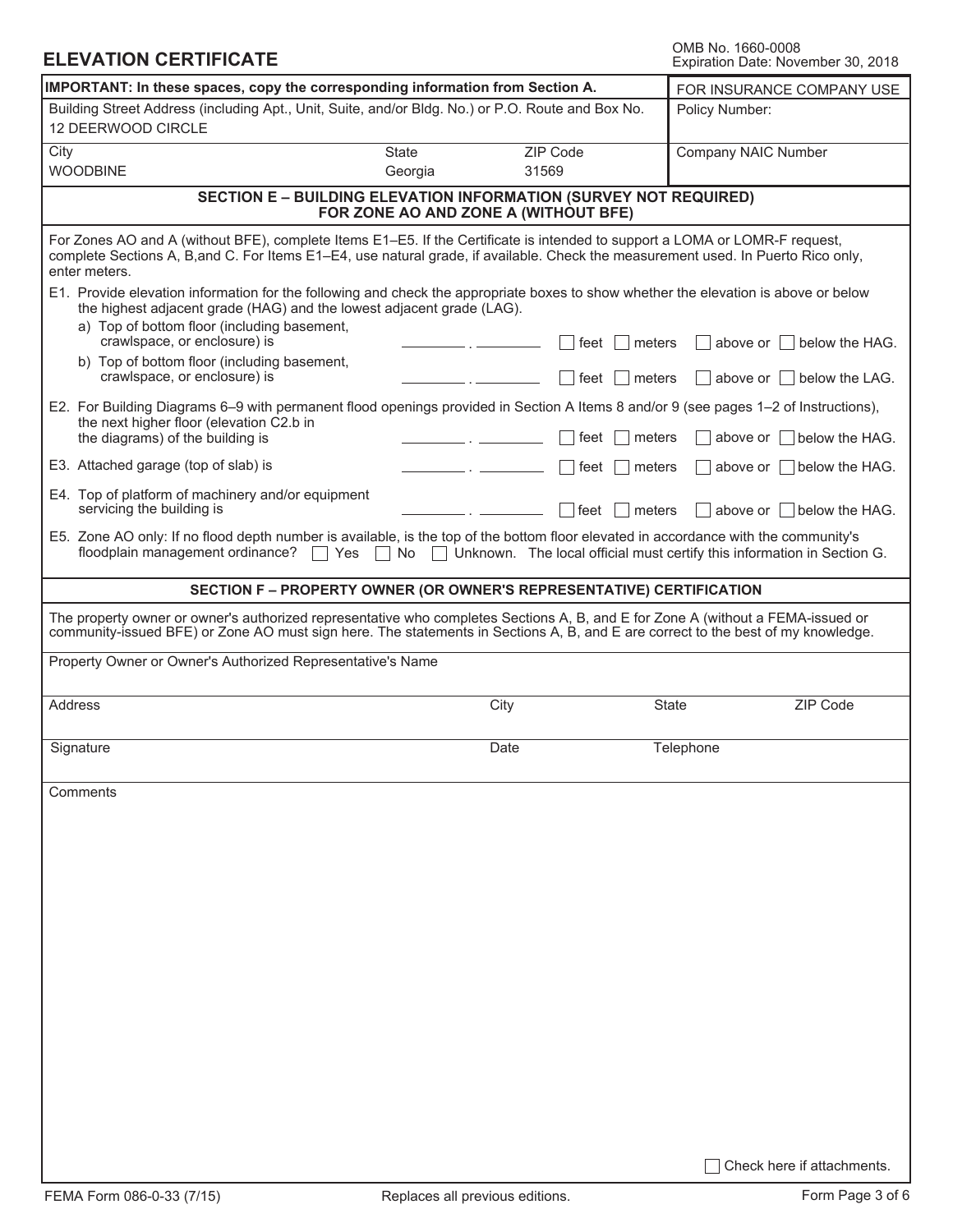## **ELEVATION CERTIFICATE**

OMB No. 1660-0008<br>Expiration Date: November 30, 2018

| IMPORTANT: In these spaces, copy the corresponding information from Section A.                                                                                                                                                                                                                                 | FOR INSURANCE COMPANY USE                                                                                                                                                                                                                                                                                                              |           |                                                                                                                           |  |  |  |  |  |
|----------------------------------------------------------------------------------------------------------------------------------------------------------------------------------------------------------------------------------------------------------------------------------------------------------------|----------------------------------------------------------------------------------------------------------------------------------------------------------------------------------------------------------------------------------------------------------------------------------------------------------------------------------------|-----------|---------------------------------------------------------------------------------------------------------------------------|--|--|--|--|--|
| Building Street Address (including Apt., Unit, Suite, and/or Bldg. No.) or P.O. Route and Box No.                                                                                                                                                                                                              | Policy Number:                                                                                                                                                                                                                                                                                                                         |           |                                                                                                                           |  |  |  |  |  |
| 12 DEERWOOD CIRCLE<br>ZIP Code<br>State                                                                                                                                                                                                                                                                        |                                                                                                                                                                                                                                                                                                                                        |           |                                                                                                                           |  |  |  |  |  |
| City                                                                                                                                                                                                                                                                                                           | Company NAIC Number                                                                                                                                                                                                                                                                                                                    |           |                                                                                                                           |  |  |  |  |  |
| <b>WOODBINE</b>                                                                                                                                                                                                                                                                                                | Georgia                                                                                                                                                                                                                                                                                                                                | 31569     |                                                                                                                           |  |  |  |  |  |
|                                                                                                                                                                                                                                                                                                                | <b>SECTION G - COMMUNITY INFORMATION (OPTIONAL)</b>                                                                                                                                                                                                                                                                                    |           |                                                                                                                           |  |  |  |  |  |
|                                                                                                                                                                                                                                                                                                                | The local official who is authorized by law or ordinance to administer the community's floodplain management ordinance can complete<br>Sections A, B, C (or E), and G of this Elevation Certificate. Complete the applicable item(s) and sign below. Check the measurement<br>used in Items G8-G10. In Puerto Rico only, enter meters. |           |                                                                                                                           |  |  |  |  |  |
| The information in Section C was taken from other documentation that has been signed and sealed by a licensed surveyor,<br>G1. $\Box$<br>engineer, or architect who is authorized by law to certify elevation information. (Indicate the source and date of the elevation<br>data in the Comments area below.) |                                                                                                                                                                                                                                                                                                                                        |           |                                                                                                                           |  |  |  |  |  |
| G2.<br>or Zone AO.                                                                                                                                                                                                                                                                                             |                                                                                                                                                                                                                                                                                                                                        |           | A community official completed Section E for a building located in Zone A (without a FEMA-issued or community-issued BFE) |  |  |  |  |  |
| The following information (Items G4-G10) is provided for community floodplain management purposes.<br>G3.                                                                                                                                                                                                      |                                                                                                                                                                                                                                                                                                                                        |           |                                                                                                                           |  |  |  |  |  |
| G4. Permit Number                                                                                                                                                                                                                                                                                              | G5. Date Permit Issued                                                                                                                                                                                                                                                                                                                 |           | G6. Date Certificate of<br>Compliance/Occupancy Issued                                                                    |  |  |  |  |  |
| G7. This permit has been issued for:                                                                                                                                                                                                                                                                           | New Construction □ Substantial Improvement                                                                                                                                                                                                                                                                                             |           |                                                                                                                           |  |  |  |  |  |
| G8. Elevation of as-built lowest floor (including basement)<br>of the building:                                                                                                                                                                                                                                |                                                                                                                                                                                                                                                                                                                                        |           | feet  <br>meters<br>Datum                                                                                                 |  |  |  |  |  |
| G9. BFE or (in Zone AO) depth of flooding at the building site: _________________                                                                                                                                                                                                                              |                                                                                                                                                                                                                                                                                                                                        |           | feet  <br>meters<br>Datum                                                                                                 |  |  |  |  |  |
| G10. Community's design flood elevation:                                                                                                                                                                                                                                                                       |                                                                                                                                                                                                                                                                                                                                        |           | feet $\Box$<br>meters<br>Datum                                                                                            |  |  |  |  |  |
| Local Official's Name                                                                                                                                                                                                                                                                                          |                                                                                                                                                                                                                                                                                                                                        | Title     |                                                                                                                           |  |  |  |  |  |
| <b>Community Name</b>                                                                                                                                                                                                                                                                                          |                                                                                                                                                                                                                                                                                                                                        | Telephone |                                                                                                                           |  |  |  |  |  |
| Signature                                                                                                                                                                                                                                                                                                      |                                                                                                                                                                                                                                                                                                                                        | Date      |                                                                                                                           |  |  |  |  |  |
| Comments (including type of equipment and location, per C2(e), if applicable)                                                                                                                                                                                                                                  |                                                                                                                                                                                                                                                                                                                                        |           |                                                                                                                           |  |  |  |  |  |
|                                                                                                                                                                                                                                                                                                                |                                                                                                                                                                                                                                                                                                                                        |           |                                                                                                                           |  |  |  |  |  |
|                                                                                                                                                                                                                                                                                                                |                                                                                                                                                                                                                                                                                                                                        |           |                                                                                                                           |  |  |  |  |  |
|                                                                                                                                                                                                                                                                                                                |                                                                                                                                                                                                                                                                                                                                        |           |                                                                                                                           |  |  |  |  |  |
|                                                                                                                                                                                                                                                                                                                |                                                                                                                                                                                                                                                                                                                                        |           |                                                                                                                           |  |  |  |  |  |
|                                                                                                                                                                                                                                                                                                                |                                                                                                                                                                                                                                                                                                                                        |           |                                                                                                                           |  |  |  |  |  |
|                                                                                                                                                                                                                                                                                                                |                                                                                                                                                                                                                                                                                                                                        |           |                                                                                                                           |  |  |  |  |  |
|                                                                                                                                                                                                                                                                                                                |                                                                                                                                                                                                                                                                                                                                        |           |                                                                                                                           |  |  |  |  |  |
|                                                                                                                                                                                                                                                                                                                |                                                                                                                                                                                                                                                                                                                                        |           | Check here if attachments.                                                                                                |  |  |  |  |  |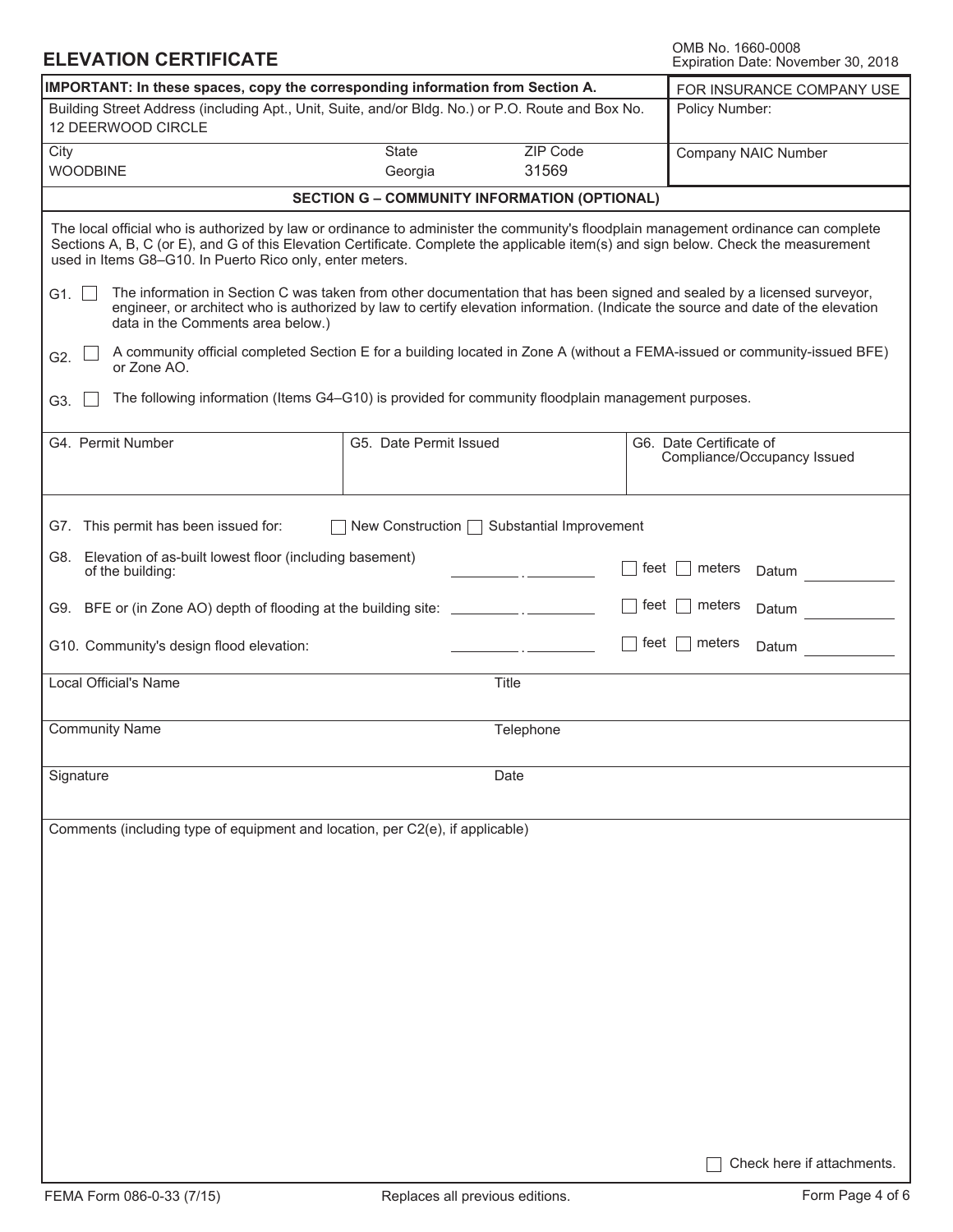| IMPORTANT: In these spaces, copy the corresponding information from Section A.<br><b>State</b><br>Georgia | Building Street Address (including Apt., Unit, Suite, and/or Bldg. No.) or P.O. Route and Box No.<br>ZIP Code<br>31569<br>vents, as indicated in Section A8. If submitting more photographs than will fit on this page, use the Continuation Page. | FOR INSURANCE COMPANY USE<br>Policy Number:<br>Company NAIC Number<br>If using the Elevation Certificate to obtain NFIP flood insurance, affix at least 2 building photographs below according to the<br>instructions for Item A6. Identify all photographs with date taken; "Front View" and "Rear View"; and, if required, "Right Side View" and<br>"Left Side View." When applicable, photographs must show the foundation with representative examples of the flood openings or |
|-----------------------------------------------------------------------------------------------------------|----------------------------------------------------------------------------------------------------------------------------------------------------------------------------------------------------------------------------------------------------|-------------------------------------------------------------------------------------------------------------------------------------------------------------------------------------------------------------------------------------------------------------------------------------------------------------------------------------------------------------------------------------------------------------------------------------------------------------------------------------|
|                                                                                                           |                                                                                                                                                                                                                                                    |                                                                                                                                                                                                                                                                                                                                                                                                                                                                                     |
|                                                                                                           |                                                                                                                                                                                                                                                    |                                                                                                                                                                                                                                                                                                                                                                                                                                                                                     |
|                                                                                                           |                                                                                                                                                                                                                                                    |                                                                                                                                                                                                                                                                                                                                                                                                                                                                                     |
|                                                                                                           |                                                                                                                                                                                                                                                    |                                                                                                                                                                                                                                                                                                                                                                                                                                                                                     |
|                                                                                                           |                                                                                                                                                                                                                                                    |                                                                                                                                                                                                                                                                                                                                                                                                                                                                                     |
|                                                                                                           |                                                                                                                                                                                                                                                    | Photo One                                                                                                                                                                                                                                                                                                                                                                                                                                                                           |

**BUILDING PHOTOGRAPHS** 



Photo Two Caption Left Side View, 12/11/2017